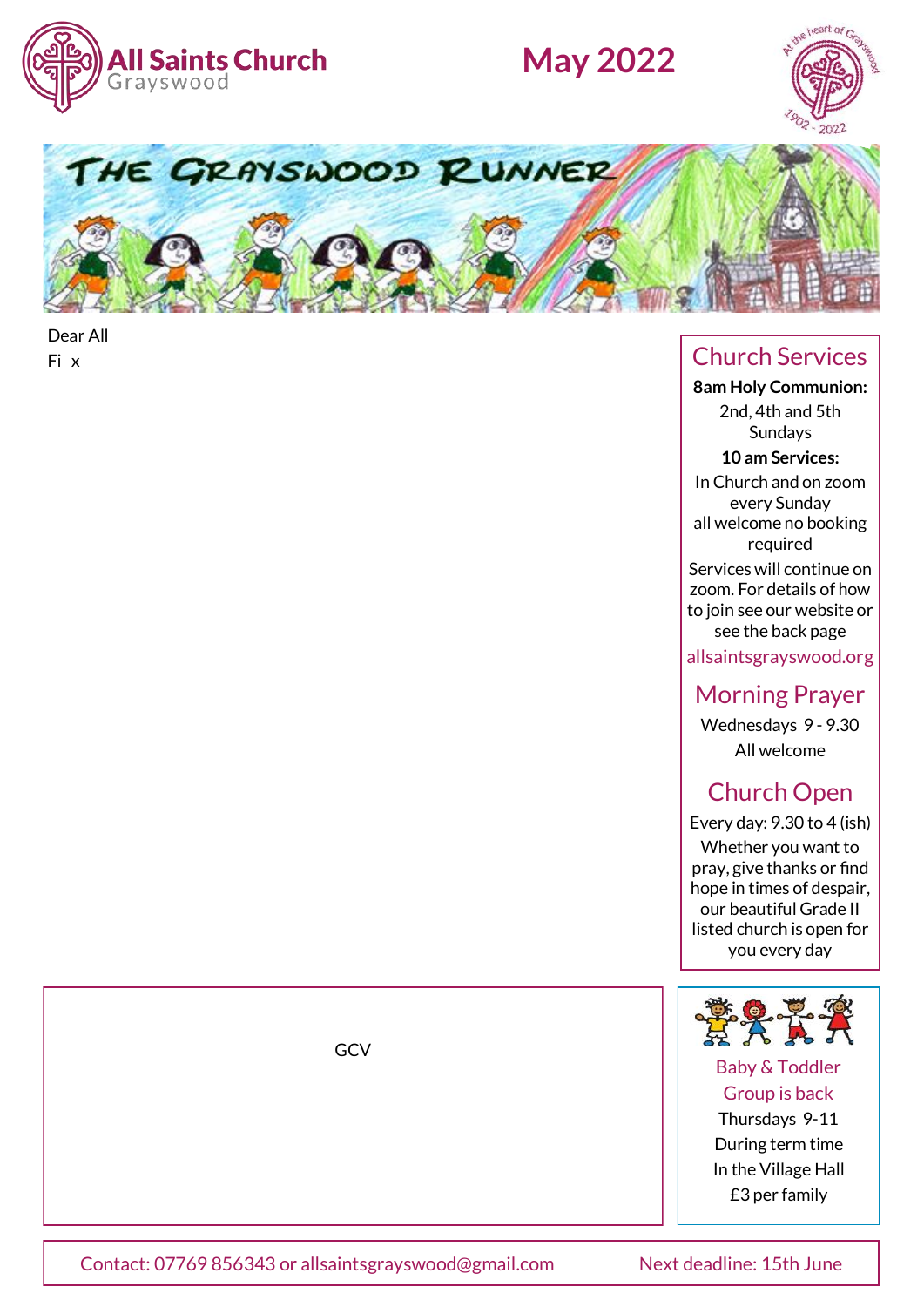

# Noticing God's Blessing in Our Lives

Bless you! Why do we say it when someone sneezes? It's supposed to lie in the superstitious belief that a sneeze separates body and soul, or that it even causes the heart to stop. So the quick utterance of a blessing was said to stop the devil from snatching your soul, or your life!

For me a particularly poignant blessing is the priestly, or Aaronic blessing, which comes from a text in the Old Testament. I prayed it at the final departure of each of my parents. However, it is a lovely blessing for any occasion. If you don't know John Rutter's version I would urge you to listen to it https://youtu.be/QcYzO8Y4PH0 (or just Google it!)

> *The Lord bless you and keep you; The Lord make his face shine on you and be gracious to you; The Lord turn his face toward you and give you peace.*

> > Numbers 6:24-26 *Angela*

#### Time to Be… in the presence of God

Back after our Lenten Break A quiet hour where we can pray with scripture and pray for others | 3rd Weds of the month @7pm Zoom code: 844 4083 8929 Passcode: TimetoBe Email Elaine for more info revelainecollins@icloud.com



### Sunday, 5th June - save the date

# **THE BIG LUNCH**

Come and celebrate the Queen's Jubilee with the whole village - let's fill the green! Bring a picnic. Grayswood Club bar open to all villagers. Dog show. Teas, coffee and cakes. Games.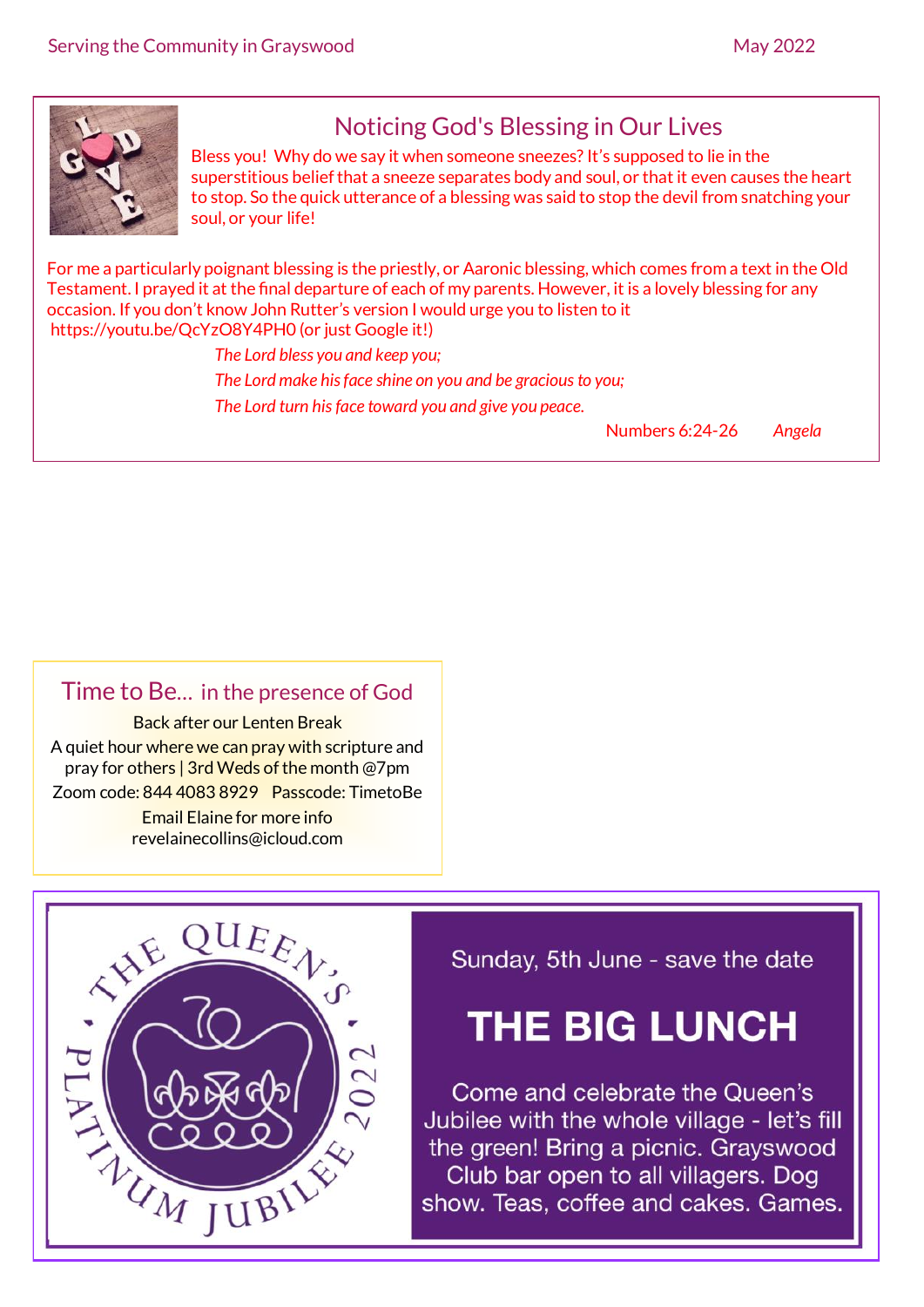

### Grayswood Club

Coffee and Chat

Drop in for tea/coffee and homemade cakes 11th May 10 am to 12 noon

Games Night

7.30-10.00, every Wednesday

#### Quiz night

Thursday 26th May from 7:45pm Members only but it's easy to join : Call 07808 474147 For other events please visit **www.grayswoodclub.co.uk**

### Grayswood Book Club

The Girl with the Louding Voice by Abi Daré on Tues, 17th May at 8 pm Contact Angela: awheeler100@gmail.com



### Summer Barn Dance

Dancing, Food, Drinks and general merriment organised by The Friends of All Saints, Grayswood Friday 17th June 2022



TRINKET TALES Our April WI meeting hands over to YOU!

.<br>WI membershir annual renewals this month!

DATE:Wednesday 13th April TIME: 7:45pm

WHERE: Grayswood Village Hall A cherished childhood toy, a prized picture or photo, a quirky curio with a fun story behind it... Our April meeting invites members and friends to bring in a 'special something' and share its story. Not compulsory, of course - some of us will simply enjoy sitting and listening to these 'trinket tales'.

**FOR MORE INFORMATION, CONTACT**: **EMAIL:** grayswoodwi@gmail.com **WEBSITE:** grayswoodwi.wixsite.com/home